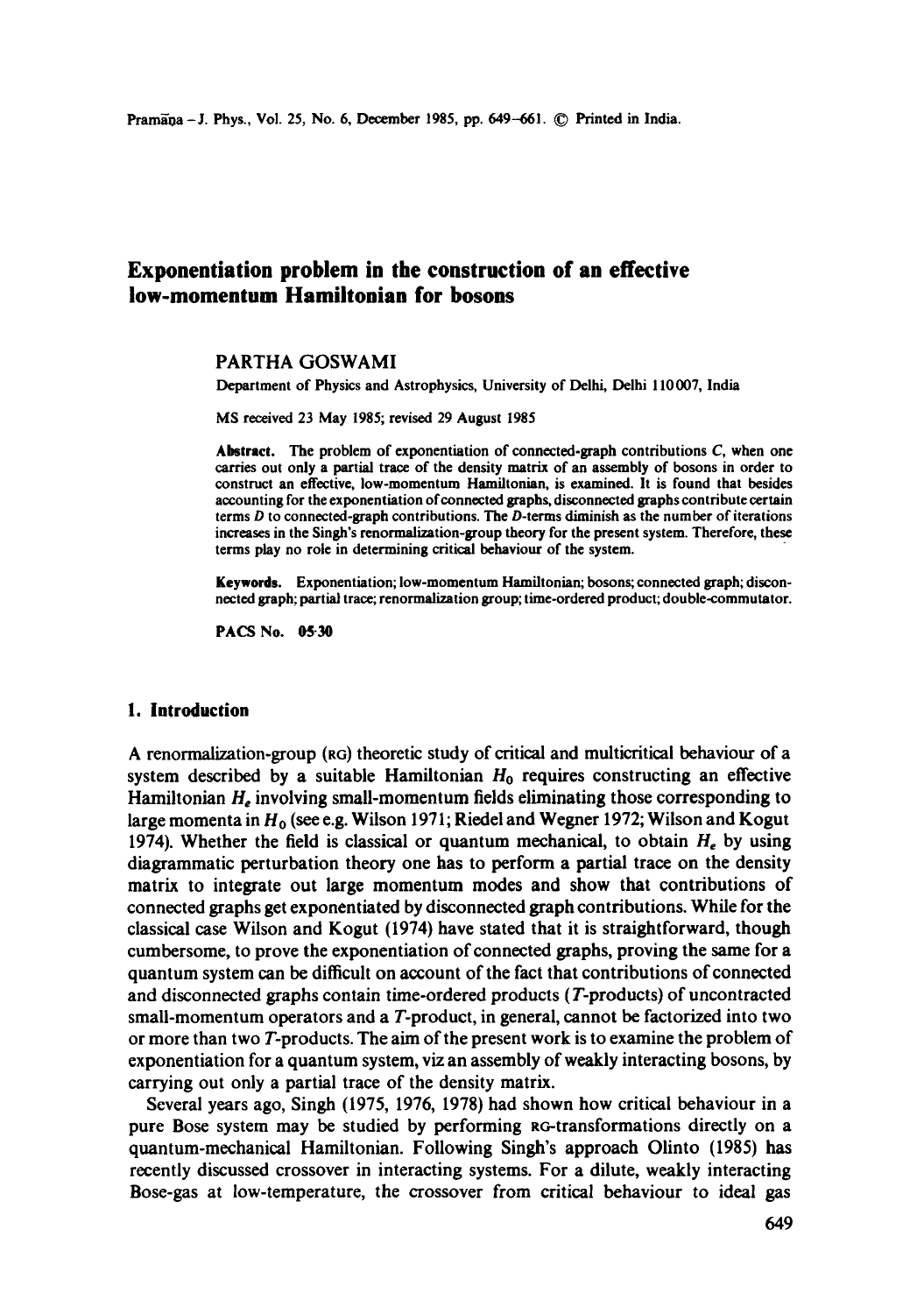## 650 *Partha Goswami*

behaviour had been examined earlier by Rasolt *et al* (1984). In the works of Singh and Olinto, while the calculations were made to second order in interactions, the problem, whether higher-order disconnected graphs would lead to exponentiation of contributions of second-order connected graphs, was not examined. As the validity of the RG approach presented in these studies rests upon proving the exponentiation, the importance of the present problem is obvious.

Although, as already stated, a T-product cannot be written as a product of two or more T-products, the former differs from the latter by a certain number of"remainder terms" involving commutators. Contributions of disconnected graphs up to the fifthorder have been examined in this paper using this fact. It is found that, besides giving exponentiation of connected graphs, disconnected graphs give contributions D which must be added to the contributions  $C$  of the connected graphs. The contributions  $D$  arise from the "remainder terms" and, to the extent the present author has been able to verify, they get exponentiated in higher-order graphs. These contributions are irrelevant in the context of Singh's RG approach. The reasons, as will be explained in §5, are (i) with respect to the aG transformations the parameter s in Singh's theory is irrelevant and (ii)a remainder term in  $D$  arising from a given disconnected graph has at least two operators less than the graph. It will also become clear in § 5 that the irrelevance of D-terms refers to ideal Bose gas fixed point as well as one in the case of an interacting assembly.

A brief outline of the paper is as follows: In §2, the problem is formulated. In §3 contributions of first-order graphs and second-order connected graphs are written down. Exponentiation of the former up to second-order is also shown. The discussion concerning exponentiation of contributions of connected graphs and contributions D arising from disconnected graphs forms the content of  $\S 4$ . The paper ends with some concluding remarks in § 5.

## **2. Formulation of the problem**

The system under consideration is an assembly of spinless, interacting bosons of mass  $(m/2)$  contained in a box volume V. In units such that  $h = 1$ , the Hamiltonian of the system can be written in the form (cf. equation (9) in Singh 1975)

$$
\beta H = H_0 = H_F(q) + H_F(p) + h_p \tag{1}
$$

$$
H_F(q) = \beta \sum_{\mathbf{q}} \left( \frac{q^2}{m} - \mu \right) a_{\mathbf{q}}^\dagger a_{\mathbf{q}},\tag{2}
$$

$$
H_F(p) = \beta \sum_{p} \left(\frac{p^2}{m} - \mu\right) a_p^{\dagger} a_p, \tag{3}
$$

$$
h_{i} = \frac{\beta u_{0}}{4V} \sum_{k_{1}...k_{4}} a_{k_{1}}^{\dagger} a_{k_{2}}^{\dagger} a_{k_{3}} a_{k_{4}} \delta_{k_{1}+k_{2},k_{3}+k_{4}}.
$$
 (4)

Here,  $u_0$  denotes the interaction constant, and  $\mu$  the chemical potential of boson.  $\beta$ denotes the inverse of the product of the Boltzman constant  $k_B$  and the absolute temperature T. p's denote momenta larger than  $p_c\zeta^{-1}$  and q's momenta less than  $p_c\zeta^{-1}$ ;  $p_c$  is a momentum cut-off large in comparison with boson thermal momentum

$$
\lambda^{-1}(T) = \left(\frac{m}{4\pi\beta}\right)^{1/2} \tag{5}
$$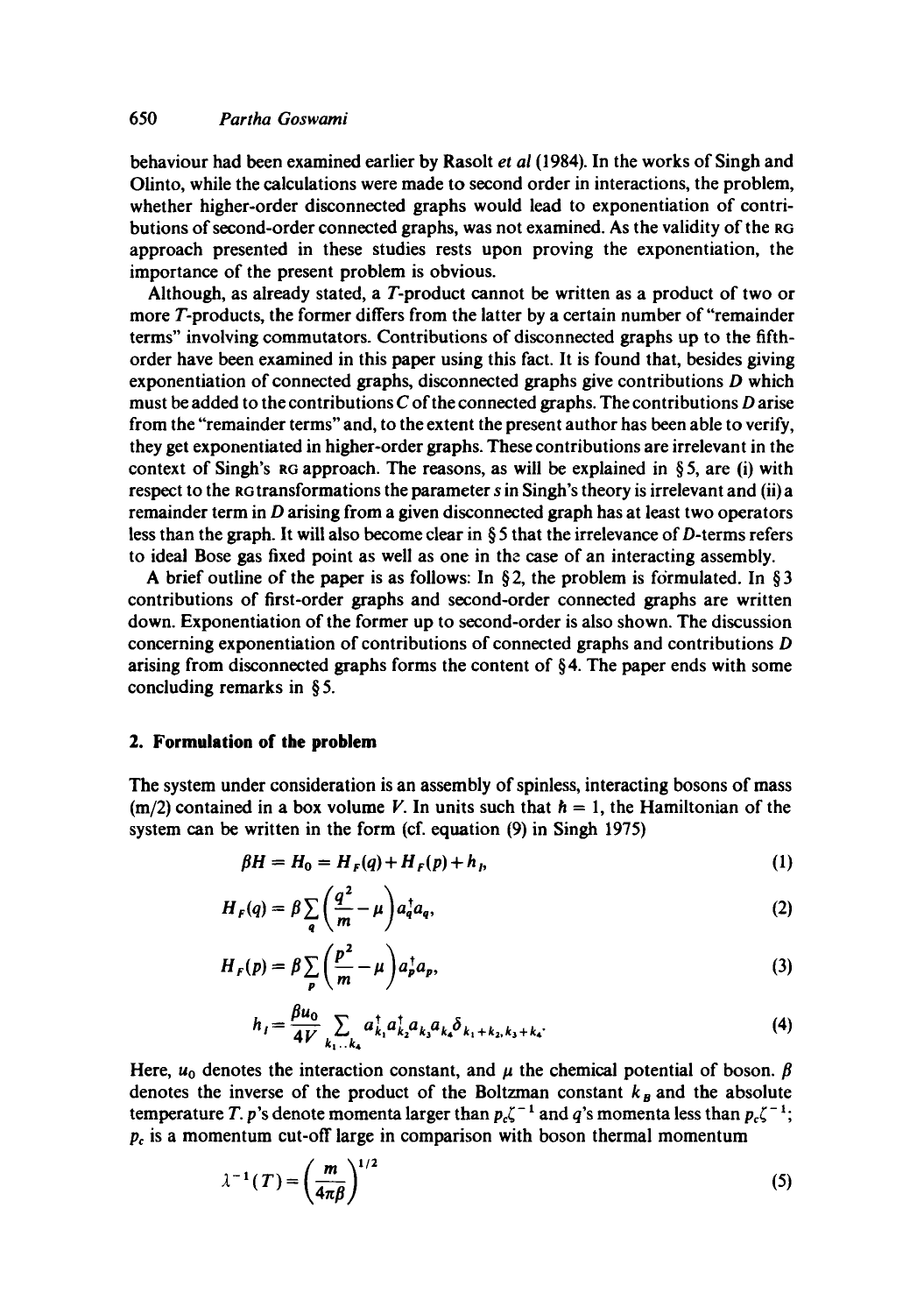and  $\zeta \gg 1$ . The four k's in any term of  $h<sub>I</sub>$  can either be all p's, or all q's, or a combination of  $p$ 's and  $q$ 's.

The parameters  $(s, r, v)$ , defined by

$$
s = \beta p_c^2 / m \quad r = -m\mu p_c^{-2}, \quad v = s^{-2} \beta u_0 p_c^d, \tag{6}
$$

can be introduced, as in Singh's work, to write

$$
H_F(q) = \sum_{|q| \leq p_c \zeta^{-1}} s(q^2 p_c^{-2} + r) a_q^{\dagger} a_q,
$$
 (7)

$$
H_F(p) = \sum_{|p| > p_c \zeta^{-1}} s(p^2 p_c^{-2} + r) a_p^{\dagger} a_p, \tag{8}
$$

$$
h_{I} = \frac{s^{2} v p_{c}^{-d}}{4V} \sum_{k_{1}...k_{4}} a_{k_{1}}^{\dagger} a_{k_{2}}^{\dagger} a_{k_{3}} a_{k_{4}} \delta_{k_{1}+k_{2},k_{3}+k_{4}}.
$$
 (9)

Here d denotes the dimensionality of the system. As will become clear later (see  $\S 5$ ), the parameter s plays an important role in the present problem.

The quantity of interest is the grand partition function  $Z$  of the system, defined by

$$
Z = \text{Tr} \exp(-H_0). \tag{10}
$$

Upon treating  $(H_F(q) + H_F(p))$  as the unperturbed Hamiltonian, and  $h_I$  as a perturbation, the partition function can be expanded in powers of  $h_i$  in the usual manner (Abrikosov *et ai* 1963). The Hilbert space of the system can be written as the direct product

$$
h_0 \otimes h_1, \tag{11}
$$

where  $h_0$  denotes the subspace on which  $a_q$ 's act and  $h_1$  the subspace on which  $a_p$ 's act. The partition function consequently can be written in the form

$$
Z = Z_0 \text{Tr} \exp[-H_F(q)] \left[ 1 + \sum_{n=1}^{\infty} (-1)^n (n!)^{-1} \times \int_0^1 d\tau_1 ... \int_0^1 d\tau_n \langle T\{h_I(\tau_1) ... h_I(\tau_n)\} \rangle \right],
$$
 (12)

$$
Z_0 = \operatorname{Tr}_{h_1} \exp\left(-H_f(p)\right),\tag{13}
$$

$$
h_{I}(\tau) = \exp\{\tau[H_{F}(q) + H_{F}(p)]\} h_{I} \exp\{-\tau[H_{F}(q) + H_{F}(p)]\}.
$$
 (14)

In (12), T denotes the imaginary time ordering operator, and  $\langle \ldots \rangle$  denotes thermodynamic average calculated with the density matrix  $exp(-H<sub>F</sub>(p))$ *.* 

The present paper attempts to examine whether contributions of connected graphs arising from the expansion in (12) get exponentiated by second- and higher-order disconnected graph contributions. In other words, the aim is to determine whether it is possible to write

$$
Z = Z_0 \text{Tr} \exp(-H_F(q) + h(q) + C(q)) \text{]},
$$
 (15)

where  $h(q)$  denotes the part of h<sub>i</sub>corresponding to all the four k's being less than  $p_c\zeta^{-1}$ and *C(q)* denotes contributions of connected graphs.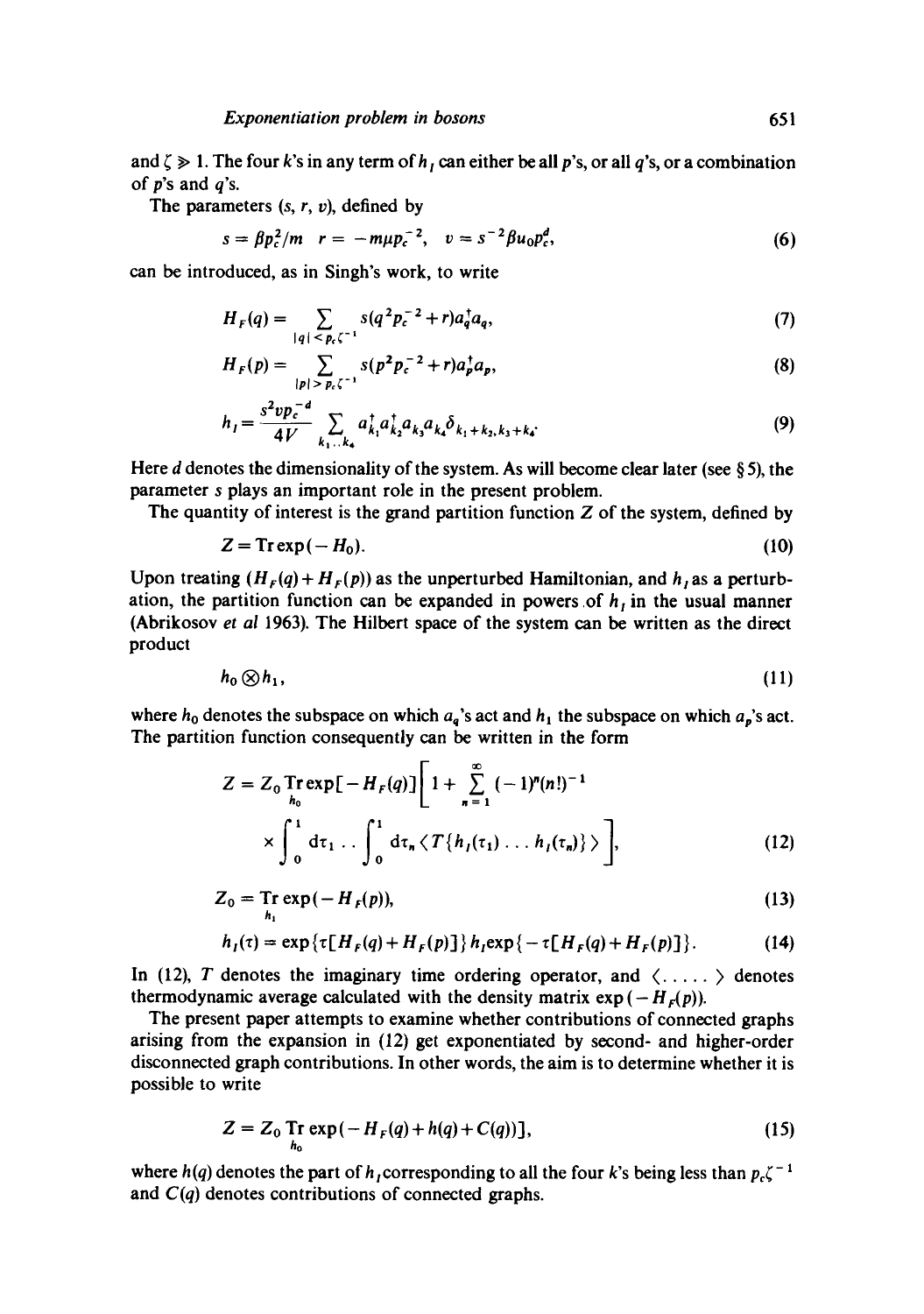## **3. First- and second-order graphs**

The graphs corresponding to the first-order term in (12) are depicted in figure 1. The external lines represent low-momentum ( $|q| < p_c \zeta^{-1}$ ) boson operators and the internal lines high-momentum ( $|p| > p_c \zeta^{-1}$ ) boson operators. The contribution  $F_1$  of these graphs is easily written down. One gets

$$
F_1 = -\int_0^1 d\tau [h(q, \tau) + t_1(q, \tau) + C_1], \qquad (16)
$$



**Figure !. Graphs corresponding to the first-order term in the expansion in (12).** 



Figure 2. Connected graphs corresponding to the second-order term in the expansion in (12).



**Figure** 3. Disconnected graphs corresponding to the second-order term in the expansion in **(12).**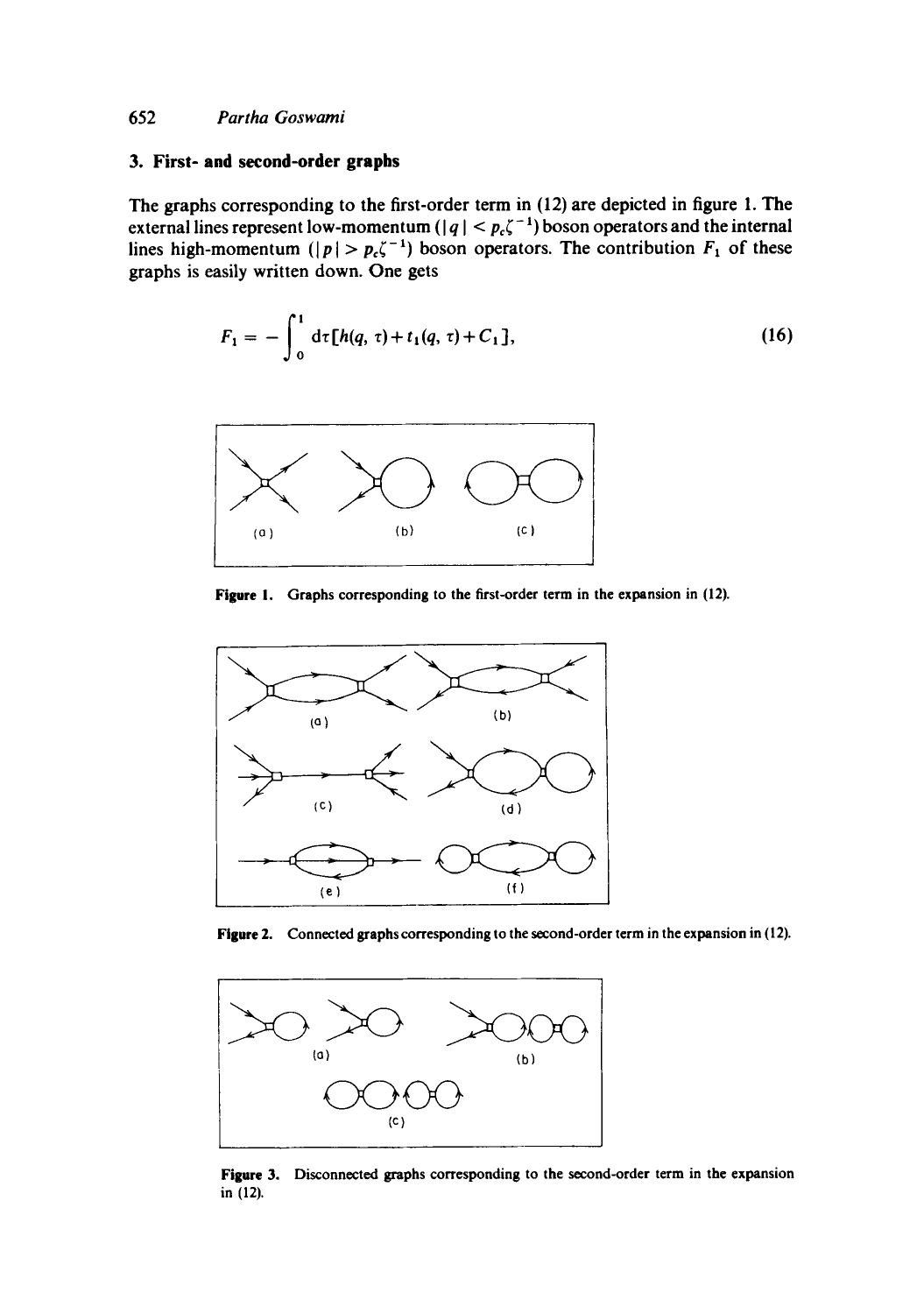where

$$
t_1(q,\,\tau)=\sum_{\mathbf{q}}K_1(s,\,r)\tilde{a}_{\mathbf{q}}(\tau)a_{\mathbf{q}}(\tau),\qquad(17)
$$

$$
K_1(s, r) = s^2 v f_1(s, r), \tag{18}
$$

$$
f_1(s,r) = \int_{\zeta^{-1} \leq |q| \leq 1} \frac{\mathrm{d}^d q}{(2\pi)^d} (\exp s(q^2 + r) - 1)^{-1}, \tag{19}
$$

$$
C_1 = \frac{1}{2} V v s^2 p_c^d f_1^2 (s, r). \tag{20}
$$

The first, second and third terms in the integrand in  $(16)$  correspond to the graphs  $1(a)$ ,  $l(b)$  and  $l(c)$ , respectively. Graph  $l(b)$  has been associated with a numerical factor 4 corresponding to the number of ways in which the external lines can be chosen and the graph l(c) with a numerical factor 2 corresponding to two possible p-pairings.

The second-order term in (12) gives connected as well as disconnected graphs. The connected graphs are shown in figure 2, while the disconnected ones are shown in figure 3. Graphs 2(a) and 2(b) give contributions similar to  $h(q)$ , whereas 2(d) and 2(e) give contributions similar to  $H<sub>F</sub>(q)$ . The contribution of graph 2(c) contains a product of six operators.

The contribution  $F(2a)$  of graph  $2(a)$  can be written in the form

$$
F(2a) = -\int_0^1 d\tau g_2(q, \tau),
$$
\n
$$
g_2(q, \tau) = -4\left(\frac{s^2 v p_c^{-d}}{4V}\right)^2 \frac{1}{2!} \int_0^1 d\tau_1 \int_0^1 d\tau_2
$$
\n
$$
\times \sum_{\substack{p \\ p}} \sum_{q_1 \ldots q_4} \mathcal{G}(p, \tau_1 - \tau_2) \mathcal{G}(-p + q_1 + q_2, \tau_1 - \tau_2)
$$
\n
$$
f_a(q_1 \ldots q_4; \tau_1, \tau_2; \tau),
$$
\n
$$
(22)
$$

$$
J_a = \exp\{(\varepsilon_{q_1} + \varepsilon_{q_2})\tau_1 - (\varepsilon_{q_3} + \varepsilon_{q_4})\tau_2\} \sigma_{q_1 + q_2, q_3 + q_4}
$$
  

$$
\chi^{-1}(q_1 \ldots q_4) \{\tilde{a}_{q_1}(\tau)\tilde{a}_{q_2}(\tau)a_{q_3}(\tau)a_{q_4}(\tau) + [a_{q_3}(\tau)a_{q_4}(\tau), \tilde{a}_{q_1}(\tau)\tilde{a}_{q_2}(\tau)] \theta(\tau_2 - \tau_1)\}, (23)
$$

$$
\mathscr{G}(p,\tau)=-\langle T\{a_p(\tau)\tilde{a}_p(0)\}\rangle,\tag{24}
$$

$$
\chi(q_1 \ldots q_4) = \int_0^1 d\tau \exp\{(\varepsilon_{q_1} + \varepsilon_{q_2} - \varepsilon_{q_3} - \varepsilon_{q_4})\tau\},\tag{25}
$$

$$
\varepsilon_q = s(q^2 p_c^{-2} + r). \tag{26}
$$

The numerical factor 4 in the right side of (22) arises due to two possible p pairings and the fact that  $\tau$  values assigned to two vertices in figure 2a can be interchanged. In writing (23), the T-product

$$
T\{\tilde{a}_{q_1}(\tau_1)\tilde{a}_{q_2}(\tau_1)a_{q_3}(\tau_2)a_{q_4}(\tau_2)\},\
$$

has been broken into a simple product and a commutator term. The factor  $\chi^{-1}$  arises in the process of writing all the operators at the same  $\tau$  value in order that  $g_2$  may appear like  $h(q, \tau)$ .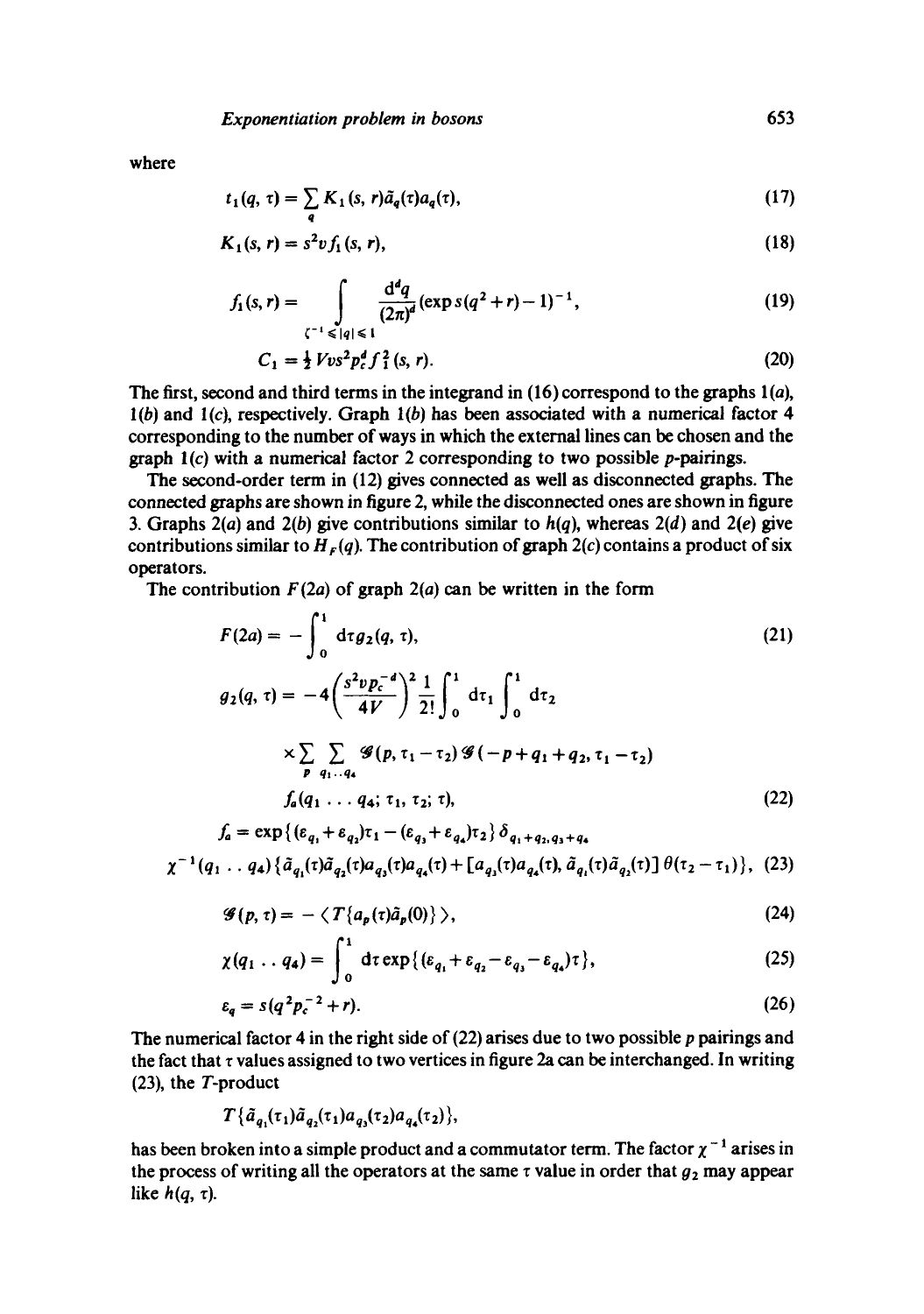The contributions of other graphs in figure 2 can be similarly written down. The total contribution  $F_2$  of the second-order connected graphs is found to be

$$
F_2 = -\int_0^1 d\tau [g_2(q,\tau) + I_2(q,\tau) + J_2(q,\tau) + t_2(q,\tau) + C_2], \qquad (27)
$$

$$
-\int_{0}^{1} d\tau I_{2}(q,\tau) = 16 \left(\frac{s^{2} v p_{c}^{-d}}{4V}\right)^{2} \frac{1}{2!} \int_{0}^{1} d\tau_{1} \int_{0}^{1} d\tau_{2} \sum_{p} \sum_{q_{1}...q_{4}} \mathcal{G}(p,\tau_{1}-\tau_{2})
$$

$$
\mathcal{G}(-q_{1}+q_{3}+p,\tau_{2}-\tau_{1}) T\{\tilde{a}_{q_{1}}(\tau_{1})a_{q_{3}}(\tau_{1})
$$

$$
\tilde{a}_{q_{2}}(\tau_{2})a_{q_{4}}(\tau_{2})\} \delta_{q_{1}+q_{2},q_{3}+q_{4}}, \qquad (28)
$$

$$
-\int_0^1 d\tau J_2(q,\tau) = -8\left(\frac{s^2 v p_c^{-d}}{4V}\right)^2 \frac{1}{2!} \int_0^1 d\tau_1 \int_0^1 d\tau_2 \sum_{p} \sum_{q_1 \ldots q'_3} \mathcal{G}(p,\tau_1 - \tau_2)
$$
  

$$
T^{\frac{5}{2}}(r_1) \tilde{q}_1(r_2) q_2(r_3) q_3(r_4) q_4(r_5) q_5(r_6) q_5(r_7) \delta_5 \delta_6
$$
 (29)

$$
T\{\tilde{a}_{q_1}(\tau_1)\tilde{a}_{q_2}(\tau_1)a_{q_3}(\tau_1)\tilde{a}_{q_3}(\tau_2)a_{q_1}(\tau_2)a_{q_2}(\tau_2)\}\delta_{p,q_1+q_2-q_3}\delta_{p,q_1+q_2-q_3},\qquad(29)
$$

$$
t_2 = \sum_{q} K(q) \tilde{a}_q(\tau) a_q(\tau), \tag{30}
$$

$$
K(q) = -s^4 v^2 f_1 (s, r) f_2 (s, r) - K_2(q), \qquad (31)
$$

$$
K_2(q) = -16\left(\frac{s^2 v p_c^{-d}}{4V}\right)^2 \frac{1}{2!} \int_0^1 d\tau_1 \int_0^1 d\tau_2 \sum_{p_1 p_2} \mathcal{G}(p_1, \tau_1 - \tau_2)
$$
  

$$
\mathcal{G}(p_2, \tau_1 - \tau_2) \mathcal{G}(p_1 + p_2 - q, \tau_2 - \tau_1) \exp[\epsilon_q(\tau_1 - \tau_2)], \qquad (32)
$$

$$
f_2(s,r) = \int\limits_{\zeta^{-1} \leq |q| \leq 1} \frac{d^dq}{(2\pi)^d} \frac{\exp\left[s(q^2+r)\right]}{(\exp\left[s(q^2+r)\right]-1)^2},\tag{33}
$$

$$
C_2 = -\frac{1}{2} s^4 v^2 f_1^2(s, r) f_2(s, r) p_c^d V - \sum_q K_2'(q), \qquad (34)
$$

$$
K'_{2}(q) = -16\left(\frac{s^{2}vp_{c}^{-d}}{4V}\right)^{2}\frac{1}{2!}\int_{0}^{1} d\tau_{2} \int_{0}^{\tau_{2}} d\tau_{1} \sum_{p_{1}p_{2}} \mathcal{G}(p_{1}, \tau_{1}-\tau_{2})
$$
  
 
$$
\times \mathcal{G}(p_{2}, \tau_{1}-\tau_{2}) \mathcal{G}(p_{1}+p_{2}-q, \tau_{2}-\tau_{1}) \exp \left[\varepsilon_{q}(\tau_{1}-\tau_{2})\right]. \tag{35}
$$

While the second and third terms in the integrand in (27), respectively, correspond to graphs  $2(b)$  and  $2(c)$ , the sum of the last two terms correspond to graphs  $2(d)$ ,  $2(e)$  and  $2(f)$ . The numerical factors in the contributions above correspond to the number of ways in which the external lines can be chosen, different possible p-pairings and the number of ways in which  $\tau$  values assigned to vertices in a graph can be interchanged, e.g. the factor 16 in the right side of (28) corresponds to the number of ways in which the external lines can be chosen.

The contribution of the disconnected graphs of figure 3 is

$$
\frac{1}{2!} \int_0^1 d\tau_1 \int_0^1 d\tau_2 T(t_1(q, \tau_1) + C_1) \cdot (t_1(q, \tau_2) + C_1).
$$
 (36)

Upon collecting all the first- and second-order terms, the expression within the parantheses in (12) becomes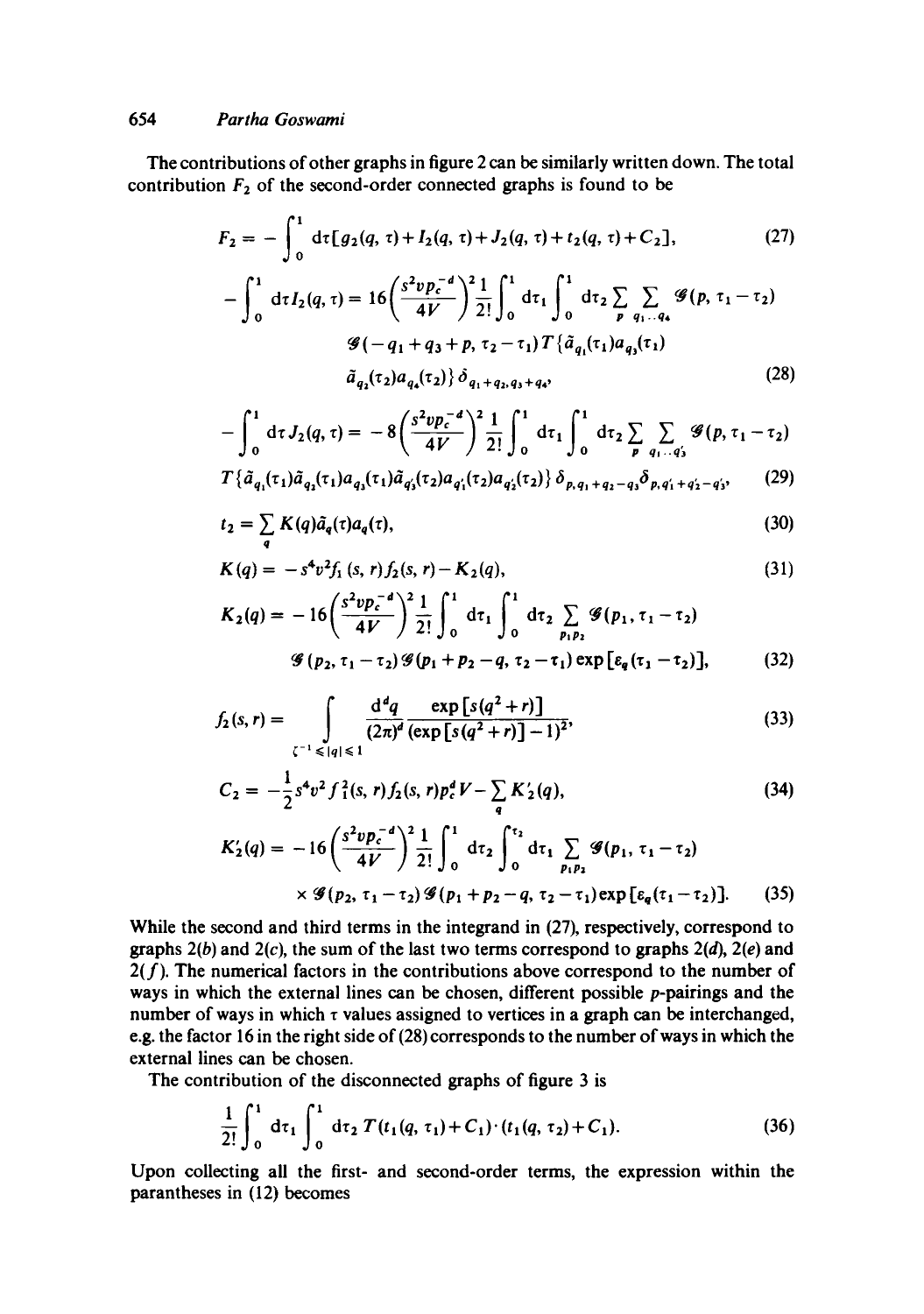*Exponentiation problem in bosons* 655

$$
1 - \int_0^1 d\tau [h(q, \tau) + t_1(q, \tau) + C_1 + g_2(q, \tau) + I_2(q, \tau) + J_2(q, \tau) + t_2(q, \tau) + C_2]
$$
  
+ 
$$
\frac{1}{2!} \int_0^1 d\tau_1 \int_0^1 d\tau_2 T [(h(q, \tau_1) + t_1(q, \tau_1) + C_1)
$$
  
·  $(h(q, \tau_2) + t_1(q, \tau_2) + C_1)].$  (37)

This expression shows exponentiation of first-order graphs up to second order. Exponentiation of second-order contributions  $g_2$ ,  $I_2$ , etc can be seen in third- and higher-order disconnected graphs only.

#### **4. Third- and higher-order disconnected graphs**

A few typical disconnected graphs of the third-order are shown in figure 4. The graph 4(a) will be considered for illustration. One finds

$$
F(4a) = 8\left(\frac{s^2 v p_c^{-d}}{4V}\right)^3 \int_0^1 d\tau_1 \int_0^1 d\tau_2 \int_0^1 d\tau_3 \sum_{pp_1} \sum_{q_1...q_4} \mathcal{G}(p, \tau_1 - \tau_2)
$$
  

$$
\mathcal{G}(-p+q_1+q_2, \tau_1-\tau_2) \mathcal{G}(p_1, -\delta) T\{A(\tau_1)B(\tau_2)C(\tau_3)\}
$$
  

$$
\times \delta q_1 + q_2, q_2 + q_3
$$
 (38)

$$
\times \delta q_1 + q_2, q_3 + q_4,\tag{38}
$$

$$
A = a_{q_1}^\mathsf{T} a_{q_2}^\mathsf{T},\tag{39}
$$

$$
B = a_{q_3} a_{q_4},\tag{40}
$$

$$
C = \sum_{q_5} a_{q_5}^{\dagger} a_{q_5}.
$$
 (41)

To bring (38) into a form which may look like the product of the contributions of the graphs  $1(b)$  and  $(2a)$ , one can use the identity

$$
T(A_1B_2C_3) = T(A_1B_2)C_3 + R_3(C_3, A_1B_2),
$$
\n(42)

$$
R_3(C_3, A_1B_2) = A_1[C_3, B_2](132) + [C_3, A_1B_2](312)
$$
  
+ 
$$
B_2[C_3, A_1](231) + [C_3, B_2A_1](321),
$$
 (43)

where  $A_1$  stands for  $A(\tau_1)$ , and *(ijk)* denotes  $\theta(\tau_i - \tau_j)\theta(\tau_j - \tau_k)$ . It can be noted that  $R_3$ is, in general, a four-operator term similar to the interaction  $h(q, \tau)$ .

Upon using (42) in (38), one gets

$$
F(4a) = \int_0^1 d\tau_1 \int_0^1 d\tau_2 g_2(\tau_1) t_1(\tau_2) - \int_0^1 d\tau R_3(\tau). \tag{44}
$$
  
\n
$$
R_3(\tau) = -8 \left( \frac{s^2 v p_c^{-d}}{4V} \right)^3 \int_0^1 d\tau_1 \int_0^1 d\tau_2 \int_0^1 d\tau_3 \sum_{pp_1} \sum_{q_1 \ldots q_4} \mathcal{G}(p, \tau_1 - \tau_2) \times \mathcal{G}(-p + q_1 + q_2, \tau_1 - \tau_2) \mathcal{G}_1(p_1, -\delta) R_3(\tau_1, \tau_2, \tau_3; \tau) \times \exp[(\varepsilon_{q_1} + \varepsilon_{q_2}) \tau_1 - (\varepsilon_{q_3} + \varepsilon_{q_4}) \tau_2] \delta_{q_1 + q_2, q_3 + q_4, \tau} \tag{45}
$$

where  $R_3(\tau_1, \tau_2, \tau_3; \tau)$  is obtained from (43) by replacing  $A_1$ ,  $B_2$  and  $C_3$  by  $A(\tau)$ ,  $B(\tau)$  and  $C(\tau)$ , respectively, and dividing the resulting expression by  $\chi(q_1 \ldots q_4)$  given by (25).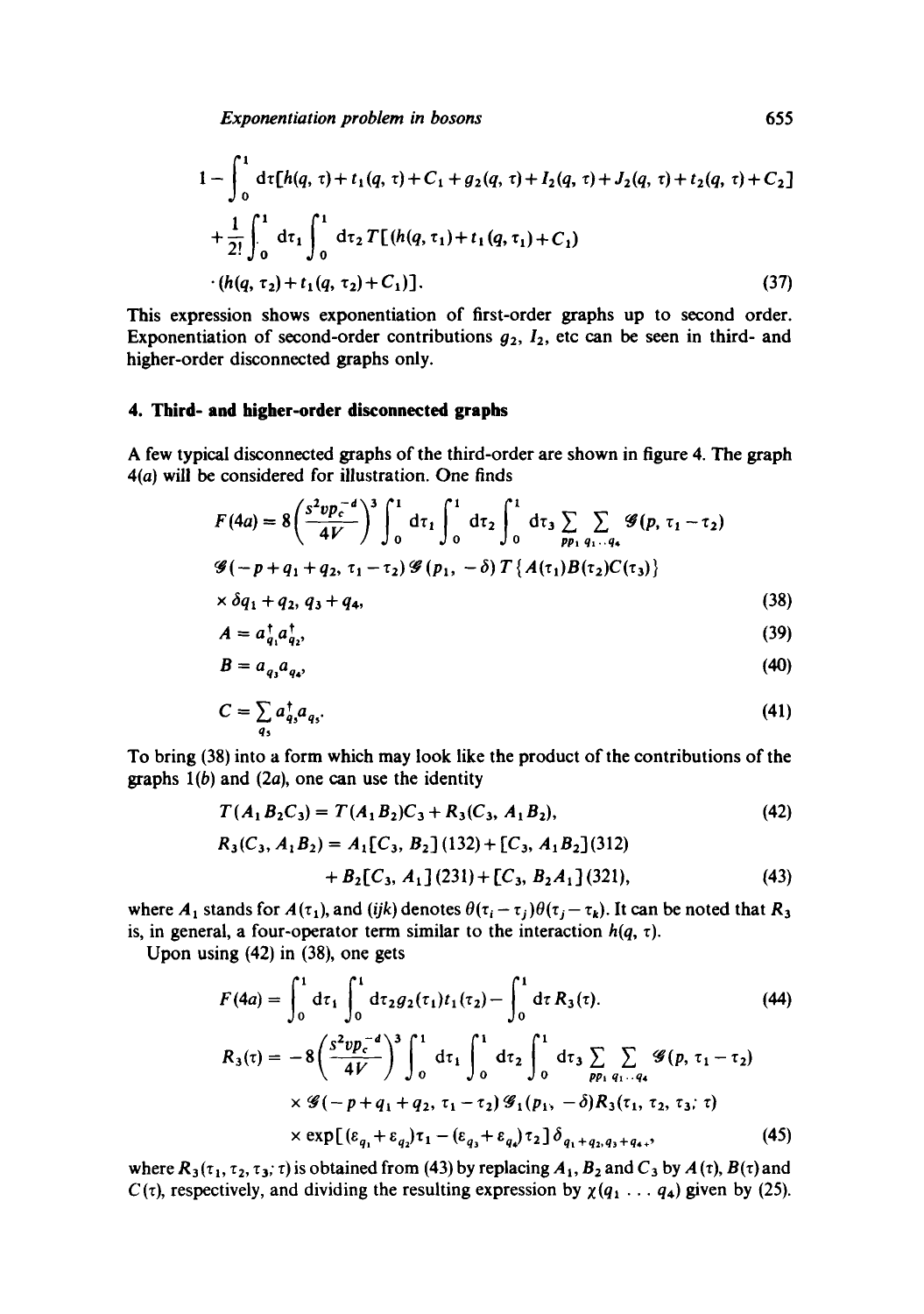

Figure 4. A few typical disconnected graphs corresponding to the third-order term in the expansion in (12).



Figure 5. A few typical disconnected graphs corresponding to the fourth-order term in the expansion in (12).



**Figure 6. A** few typical disconnected graphs corresponding to the fifth-order term in the expansion in  $(12)$ .

The term containing  $R_3(\tau)$  in (44) adds a contribution of order  $(v^3)$  to the lowmomentum interaction  $h(q, \tau)$ . The point to note is that this contribution has arisen from a disconnected graph. As will be seen below, such disconnected graph contributions get exponentiated in higher orders much like the contributions of connected graphs.

One needs to write the first term in (44) as a T-product to display exponentiation of  $g_2$ and  $t_1$  in second-order. This is achieved by using the result

$$
T(A_1B_2) = A_1B_2 + [B_2, A_1] \theta(\tau_2 - \tau_1).
$$
 (46)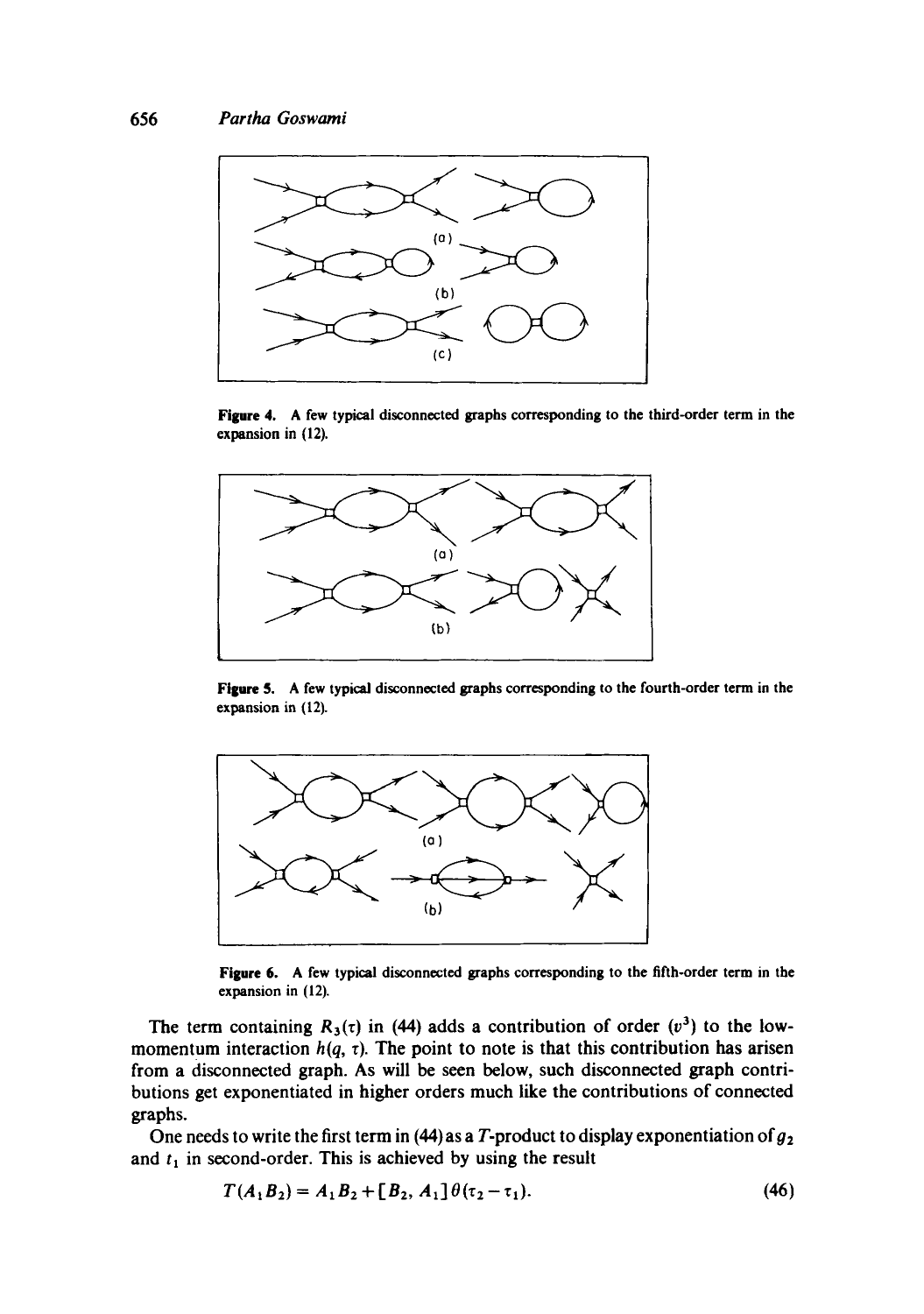One is then left with a remainder term

$$
-\int_0^1 d\tau_1 \int_0^1 d\tau_2 [t_1(\tau_2), g_2(\tau_1)] \theta(\tau_2 - \tau_1) = -\int_0^1 R'_3(\tau) d\tau.
$$
 (47)

Like  $R_3(\tau)$ ,  $R'_3(\tau)$  is a four-operator term which gets added to  $h(q, \tau)$ . It is to be examined whether  $R'_3$  is also exponentiated in higher orders.

A few typical fourth-order disconnected graphs are shown in figure 5. The contribution of graph  $5(a)$  is

$$
F(5a) = 2\left(\frac{s^2 v p_c^{-d}}{4V}\right)^4 \int_0^1 d\tau_1 \dots \int_0^1 d\tau_4 \sum_{pp'} \sum_{q_1 \dots q'_4} \mathcal{G}(p, \tau_1 - \tau_2) \mathcal{G}(-p + q_1 + q_2, \tau_1 - \tau_2) \times \mathcal{G}(p', \tau_3 - \tau_4) \mathcal{G}(-p' + q'_1 + q'_2, \tau_3 - \tau_4) \times T(A_1 B_2 A'_3 B'_4) \delta_{q_1 + q_2, q_3 + q_4} \delta_{q'_1 + q'_2, q'_3 + q'_4},
$$
\n(48)

where A' stands for  $(a_{a_1}^T, a_{a_2})$  and B' for  $(a_{a_1}^T, a_{a_2})$ . The contribution involves the product  $T{A_1B_2A'_3B'_4}$ . It is slightly tedious but straightforward to prove the following identity:

$$
T(A_1B_2C_3D_4) = T(A_1B_2)T(C_3D_4) + R_3(C_3, A_1B_2)D_4
$$
  
+ R<sub>3</sub>(D<sub>4</sub>, A<sub>1</sub>B<sub>2</sub>)C<sub>3</sub> + R<sub>4</sub>, (49)

where  $R_3$ 's are given by (43) and  $R_4$  involves 16 double-commutator terms. One finds

$$
R_4 = A_1[D_4, [C_3, B_2]](1432) + B_2[D_4, [C_3, A_1]](2431)+ A_1[C_3, [D_4, B_2]](1342) + B_2[C_3, [D_4, A_1]](2341)+ [D_4, A_1[C_3, B_2]](4132) + [D_4, B_2[C_3, A_1]](4231)+ [C_3, A_1[D_4, B_2]](3142) + [C_3, B_2[D_4, A_1]](3241)+ A_1[D_4, [C_3, B_2]](4312) + B_2[D_4, [C_3, A_1]](4321)+ A_1[C_3, [D_4, B_2]](3412) + B_2[C_3, [D_4, A_1]](3421)+ [D_4, [C_3, A_1]B_2](4312) + [D_4, [C_3, B_2]A_1](4321)+ [C_3, [D_4, A_1]B_2](3412) + [C_3, [D_4, B_2]A_1](3421). (50)
$$

 $R_4$  contains at least four operators  $(a, a^{\dagger})$  less than  $(A_1B_2C_3D_4)$ . Upon substituting (49) in (48), one gets

$$
F(5a) = \frac{1}{2!} \int_0^1 d\tau_1 \int_0^1 d\tau_2 g_2(\tau_1) g_2(\tau_2) - \int_0^1 d\tau R_{4a}(\tau), \qquad (51)
$$

where

$$
-\int_{0}^{1} d\tau R_{4a}(\tau) = 2\left(\frac{s^{2}v p_{c}^{-d}}{4V}\right)^{4} \int_{0}^{1} d\tau_{1} \dots \int_{0}^{1} d\tau_{4}
$$
  

$$
\sum_{pp'} \sum_{q_{1} \dots q_{4}'} \mathscr{G}(p, \tau_{1} - \tau_{2}) \mathscr{G}(-p + q_{1} + q_{2}, \tau_{1} - \tau_{2})
$$
  

$$
\times \mathscr{G}(p', \tau_{3} - \tau_{4}) \mathscr{G}(-p' + q'_{1} + q'_{2}, \tau_{3} - \tau_{4})
$$
  

$$
\times \{R_{3}(A'_{3}, A_{1}B_{2})B'_{4} + R_{3}(B'_{4}, A_{1}B_{2})A'_{3} + R_{4}\}
$$
  

$$
\times \delta_{q_{1} + q_{2}, q_{3} + q_{4}} \delta_{q'_{1} + q'_{2}, q'_{3} + q'_{4}}.
$$
 (52)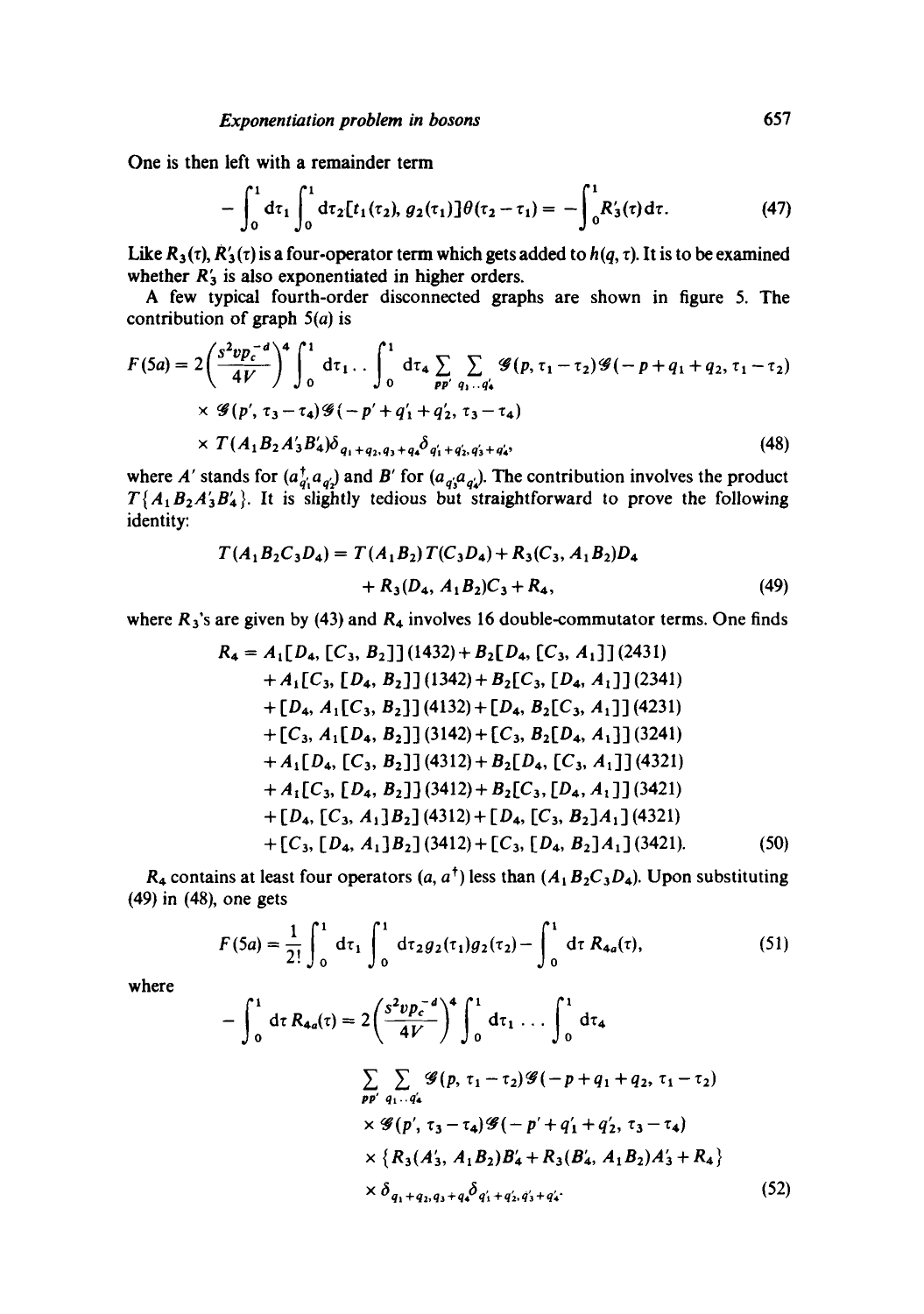## 658 *Partha Goswami*

It is evident from (51) that the first term on the right side gives exponentiation of  $g_2$  with itself in second order. The second term does not admit of any such interpretation. It is clear from (52) that the terms involving  $R_3$ 's can be combined with the six-operator terms arising from the second-order graph. 2(c) and the third-order connected (or disconnected) graphs whereas the term involving  $R_4$  gives a contribution of fourth order to  $h(q, \tau)$ . It can be noted that on writing the first term of (51) as a T-product of  $g_2(\tau_1)$ and  $g_2(\tau_2)$ , one is left with an additional six-operator term  $R'_{4a}(\tau)$  given by

$$
-\int_0^1 d\tau R'_{4a}(\tau) = -\frac{1}{2!} \int_0^1 d\tau_1 \int_0^1 d\tau_2 [g_2(\tau_2), g_2(\tau_1)] \theta(\tau_2 - \tau_1). \tag{53}
$$

More interesting is the contribution of graph  $5(b)$ . One finds

$$
F(5b) = -8\left(\frac{s^2 v p_c^{-d}}{4V}\right)^4 \int_0^1 d\tau_1 \dots \int_0^1 d\tau_4 \sum_{pp' \ q_1 \dots q'_4} \mathcal{G}(p, \tau_1 - \tau_2)
$$
  
×  $\mathcal{G}(-p + q_1 + q_2, \tau_1 - \tau_2) \mathcal{G}(p', -\delta) T(A_1 B_2 C_3 h_4)$   
 $\delta_{q_1 + q_2, q_3 + q_4} \delta_{q'_1 + q'_2, q'_3 + q'_4},$  (54)

where C is defined by (40) and  $h$  denotes the four-point vertex of figure 1a. Upon using (49) in (54), with the replacement of  $D_4$  in the former by  $h_4$ , one can write

$$
F(5b) = -\int d\tau_2 d\tau_3 d\tau_4 g_2(\tau_2) T(t_1(\tau_3)h(\tau_4))
$$
  
\n
$$
-8\left(\frac{s^2 v p_c^{-d}}{4V}\right)^4 \int_0^1 d\tau_1 \dots \int_0^1 d\tau_4 \sum_{pp'} \sum_{q_1 \dots q'_4} \mathscr{G}(p, \tau_1 - \tau_2)
$$
  
\n
$$
\times \mathscr{G}(-p + q_1 + q_2, \tau_1 - \tau_2) \mathscr{G}(p', -\delta)
$$
  
\n
$$
\times \{R_3(C_3, A_1 B_2)h_4 + R_3(h_4, A_1 B_2)C_3 + R'_4\}
$$
  
\n
$$
\delta_{q_1 + q_2, q_3 + q_4} \delta_{q'_1 + q'_2, q'_3 + q'_4}, \qquad (55)
$$

where  $R'_4$  is obtained from  $R_4$  given by (50) with the replacement of  $D_4$  by  $h_4$ . It is not difficult to see that

$$
T(A_1B_2C_3) = A_1 T(B_2C_3) + [B_2, A_1]C_3 \theta(\tau_2 - \tau_1)
$$
  
+  $[C_3, A_1]B_2 \theta(\tau_3 - \tau_1)$   
+  $[C_3, [B_2, A_1]] (321) + [B_2, [C_3, A_1]] (231).$  (56)

In view of (56), the first term in (55) can be written as follows:

$$
-\int d\tau_2 d\tau_3 d\tau_4 g_2(\tau_2) T(t_1(\tau_3)h(\tau_4))
$$
  
=  $\int d\tau_2 d\tau_3 d\tau_4 \{-T(g_2(\tau_2)t_1(\tau_3)h(\tau_4)) + [t_1(\tau_3), g_2(\tau_2)]h(\tau_4)\theta(\tau_3 - \tau_2)$   
+  $[h(\tau_4), g_2(\tau_2)]t_1(\tau_3)\theta(\tau_4 - \tau_2) + R'_{4b}(\tau_2, \tau_3, \tau_4)\},$  (57)  
 $R'_{4b}(\tau_2, \tau_3, \tau_4) = [h(\tau_4), [t_1(\tau_3), g_2(\tau_2)]]$  (432)  
+  $[t_1(\tau_3), [h(\tau_4), g_2(\tau_2)]]$  (342). (58)

The first term in (57) represents exponentiation of  $(g_2, t_1, h)$  in third order. The second term corresponds to the exponentiation in second order of h and  $R'_{3}$  (cf. (47)); a similar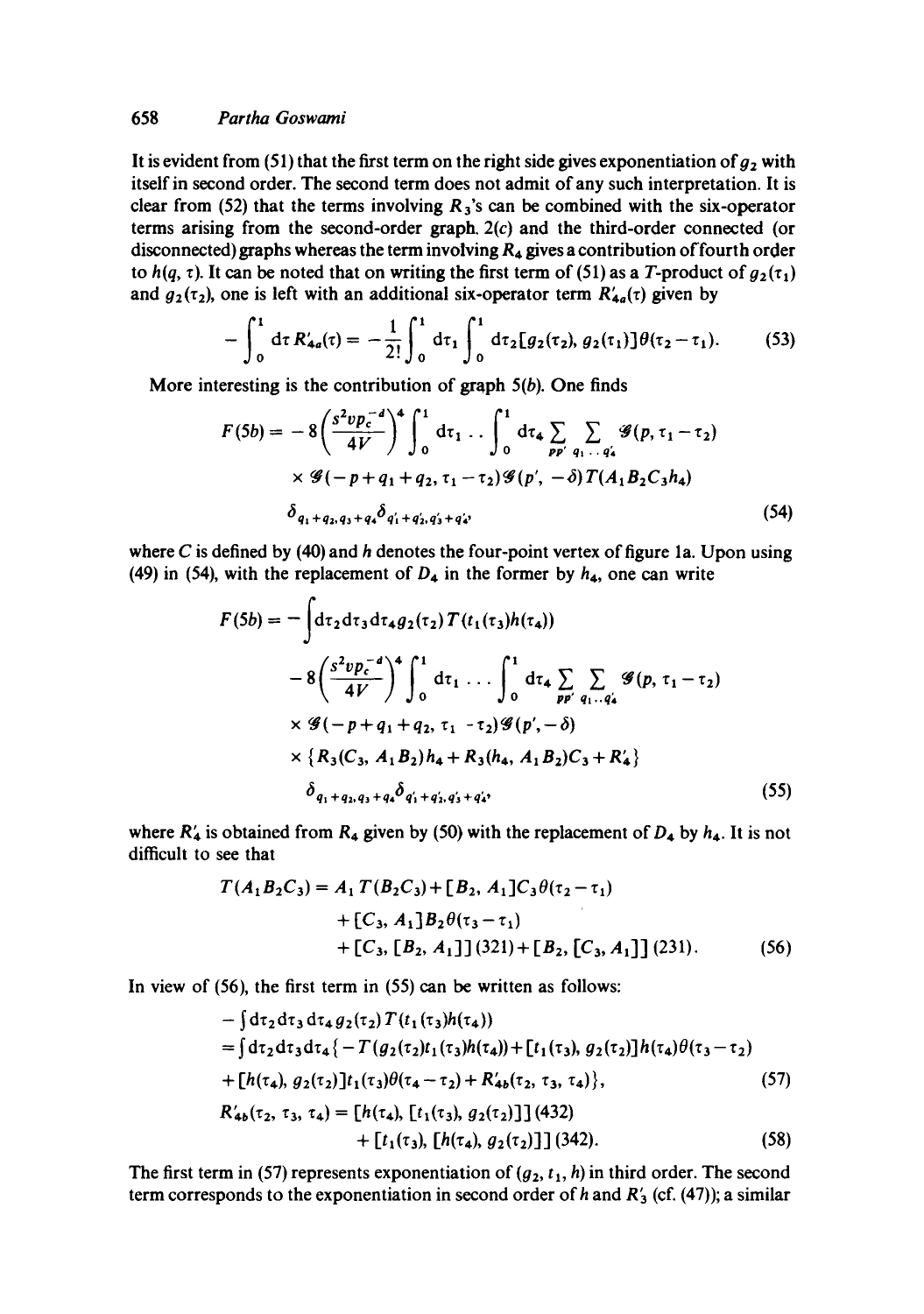interpretation holds for the third term in (57). The double commutators generated by writing the second and third terms as T-products, together with  $R'_{4b}$ , constitute a sixoperator term to be added to the six-operator terms mentioned above.

The second term of (55) corresponds to exponentiation of  $R_3$  (cf. (45)) and h and a similar interpretation holds for the third term. One thus concludes that the remainder terms  $R_3$  and  $R'_3$  defined in connection with the third-order graph 4(a), get properly exponentiated in fourth-order graphs. The last term in (55), which involves  $R'_{4}$ , corresponds to a six-operator term to be added to the six-operator terms alluded to above.

To obtain further confirmation for the exponentiation of the remainder terms  $(R_3, R_4)$  $R'_{3}$ ,  $(R_{4a}, R'_{4a})$  etc., the fifth-order disconnected graphs shown in figure 6 has been examined. The contribution of graph  $6(a)$  is

$$
F(6a) = 8\left(\frac{s^2 v p_c^{-d}}{4V}\right)^5 \int_0^1 d\tau_1 \dots \int_0^1 d\tau_5 \sum_{p p' p''} \sum_{q_1 \dots q'_4} \mathcal{G}(p, \tau_1 - \tau_2)
$$
  
×  $\mathcal{G}(-p + q_1 + q_2, \tau_1 - \tau_2) \mathcal{G}(p', \tau_3 - \tau_4)$   
×  $\mathcal{G}(-p' + q'_1 + q'_2, \tau_3 - \tau_4) \mathcal{G}(p'', -\delta)$   
×  $T(A_1 B_2 A'_3 B'_4 C_5) \delta_{q_1 + q_2, q_3 + q_4} \delta_{q'_1 + q'_2, q'_3 + q'_4}.$  (59)

The contribution involves the T-product  $T(A_1B_2A_3B_4C_5)$ . By a procedure similar to that leading to (49), one obtains the identity

$$
T(A_1B_2C_3D_4E_5) = T(A_1B_2C_3D_4)E_5 + R_3(E_5, A_1B_2) T(C_3D_4)
$$
  
+ 
$$
R_3(E_5, C_3D_4) T(A_1B_2) + R_5,
$$
 (60)

where  $R_5$ , like  $R_4$  earlier, contains double commutators. Upon using (49), the first term in (60) in this case can be written as

$$
T(A_1B_2A'_3B'_4)C_5 = T(A_1B_2)T(A'_3B'_4)C_5
$$
  
+ { $R_3(A'_3, A_1B_2)B'_4 + R_3(B'_4, A_1B_2)A'_3 + R_4$ }C\_5. (61)

The contribution of graph  $6(a)$  corresponding to the first term in  $(60)$  accordingly becomes

$$
-\frac{1}{2}\int dt_1 dt_2 dt_3 g_2(\tau_1)g_2(\tau_2)t_1(\tau_3)
$$
  
\n
$$
-2\left(\frac{s^2 v p_c^{-d}}{4V}\right)^4 \int_0^1 dt_1 \dots \int_0^1 dt_5 \sum_{pp' q_1 \dots q'_4} \times g(p, \tau_1 - \tau_2)g(-p + q_1 + q_2, \tau_1 - \tau_2)
$$
  
\n
$$
\times g(p', \tau_3 - \tau_4)g(-p' + q'_1 + q'_2, \tau_3 - \tau_4)
$$
  
\n
$$
\times \{R_3(A'_3, A_1B_2)B'_4 + R_3(B'_4, A_1B_2)A'_3 + R_4\}t_1(\tau_5)
$$
  
\n
$$
\times \delta_{q_1+q_2, q_3+q_4} \delta_{q'_1+q'_2, q'_3+q'_4}.
$$
 (62)

The simple product  $(g_2g_2t_1)$  in (62) can be converted into a T-product by using the identity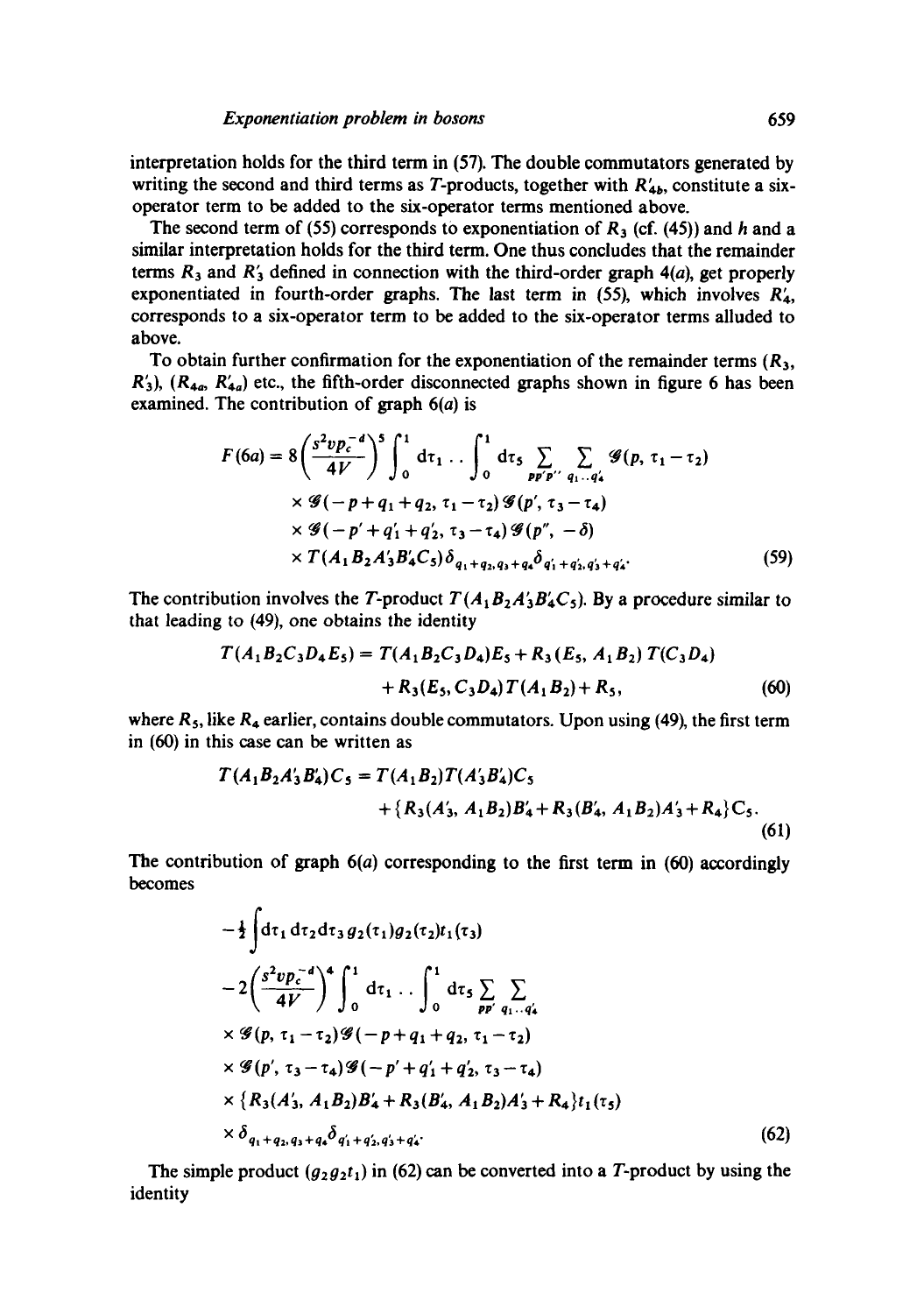$$
-g_2(\tau_1)g_2(\tau_2)t_1(\tau_3) = -T(g_2(\tau_1)g_2(\tau_2)t_1(\tau_3))
$$
  
+ 
$$
[g_2(\tau_2), g_2(\tau_1)]t_1(\tau_3)\theta(\tau_2 - \tau_1)
$$
  
+ 
$$
g_2(\tau_1)[t_1(\tau_3), g_2(\tau_2)]\theta(\tau_3 - \tau_2)
$$
  
+ 
$$
g_2(\tau_2)[t_1(\tau_3), g_2(\tau_1)]\theta(\tau_3 - \tau_1)
$$
  
+ 
$$
R'_{6a}(\tau_1, \tau_2, \tau_3),
$$
 (63)

$$
R'_{6a}(\tau_1, \tau_2, \tau_3) = [[t_1(\tau_3), g_2(\tau_2)], g_2(\tau_1)] (321)
$$
  
 
$$
+ [[t_1(\tau_3), g_2(\tau_1)], g_2(\tau_2)]] (312).
$$
 (64)

Besides the exponentiation of  $(g_2, g_2, t_1)$  in third-order, the expression (62) thus represents exponentiation of the remainders  $R_{4a}$  and  $R'_{4a}$  of the graph 5(a) with  $t_1$ , and of  $R'_{3}$  with  $g_{2}$ . The second and third terms together in (60) correspond to exponentiation of  $R_3$  with  $g_2$ .

It is evidently not possible to extend calculations of the above type to disconnected graphs of arbitrary order. To establish an identity of the type (60) for six operators, for example, requires handling 720 permutations. The results obtained above, however, suggest that (12) is equivalent to

$$
Z = Z_0 \text{Tr} \exp\left[-\left(H_r(q) + h(q) + C(q) + D(q)\right)\right],\tag{65}
$$

where  $C(q)$  denotes the contribution of all connected graphs and

$$
D(q) = (R_3(q) + R'_3(q)) + (R_4(q) + R'_4(q)) + \ldots
$$
 (66)

denotes the contribution from the remainder terms of the disconnected graphs.

### **5. Concluding remarks**

The analysis of the previous sections leads one to the fact that the present system can be described by the effective, low-momentum Hamiltonian  $(H_F(q) + h(q) + C(q) + D(q))$ . It may be noted that the contributions  $D(q)$  eventually become unimportant when this Hamiltonian is used for RG theoretic discussion of the critical behaviour of the system. The reason is that with respect to the RG transformation the parameter s is irrelevant which enables one to replace Bose distribution factor (exp  $s(q^2 + r) - 1)^{-1}$ , associated with an internal line, by  $(s(q^2 + r))^{-1}$  (Singh 1975, 1976, 1978). Remembering that each vertex carries a factor  $s^2$ , it is easy to check that a connected or disconnected graph with 2n external operators carries a factor  $s<sup>n</sup>$ . Since from the preceding section it is clear that a remainder term in  $D(q)$  arising from a given disconnected graph has at least two operators less than the graph, it follows that a  $2(n-1)$  operator term in  $D(q)$  is associated with a factor  $s<sup>n</sup>$  (or a higher power of s) and hence can be ignored in comparison with the contribution of the connected graphs having  $2(n - 1)$  operators.

The irrelevance of  $D(q)$ , as already stated in § 1, refers to both ideal and interacting Bose gas fixed points. The reason is that the parameter s is not only irrelevant in the case of an interacting Bose gas (see Singh 1975, 1976, 1978), it is also irrelevant in the ideal Bose gas case (see Singh 1980). It was shown by Singh, in the references cited above, how scaling behaviour arose as a consequence of the irrelevant nature of s. One now finds that the same property helps to restore the connected-graph theorem (Abrikosov *et al*